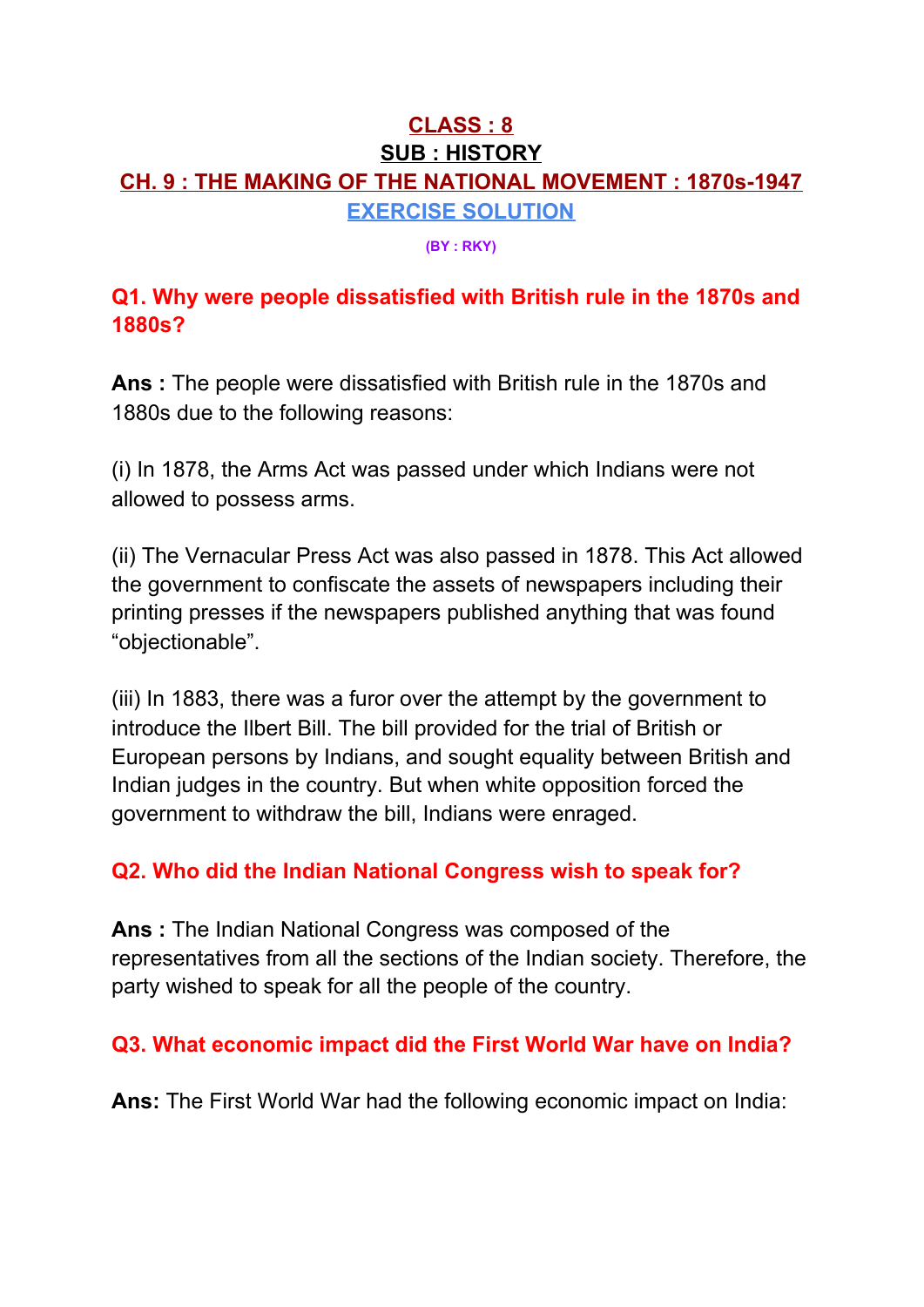(i) It led to a huge rise in the defense expenditure of the Government of India.

The government, in turn, increased taxes on individual incomes and business profits.

(ii) Increased military expenditure and the demands for war supplies led to a sharp rise in prices, which created great difficulties for the common people.

(iii) The increased demands of industrial goods such as jute bags, cloth, rails, etc., made the business groups reap fabulous profits from the war.

(iv) The First World War caused a decline in imports from other countries into India that gave an opportunity for the expansion of the Indian industries.

# **Q4. What did the Muslim League resolution of 1940 ask for?**

**Ans :** The Muslim League resolution of 1940 asked for "Independent States" for Muslims in the Eastern and North-Western areas of the country. The resolution did not mention partition or Pakistan.

## **Q5. Who were the Moderates? How did they propose to struggle against British rule?**

**Ans :** The leaders of Congress in the first twenty years of its formation were termed as moderate. They proposed to struggle against the British in a non- violent manner. They wanted to develop public awareness about the unjust nature of British rule. They published many articles in the newspapers and journals highlighting about the increasing poverty of the country under the British rule. They criticised British rule in their speeches and sent representatives to different parts of the country to mobilise public support. They felt that the British had respect for the ideals of freedom and justice and so would accept the just demands of Indians. Therefore, their main aim was to express these demands and make the government aware of the feelings of Indians.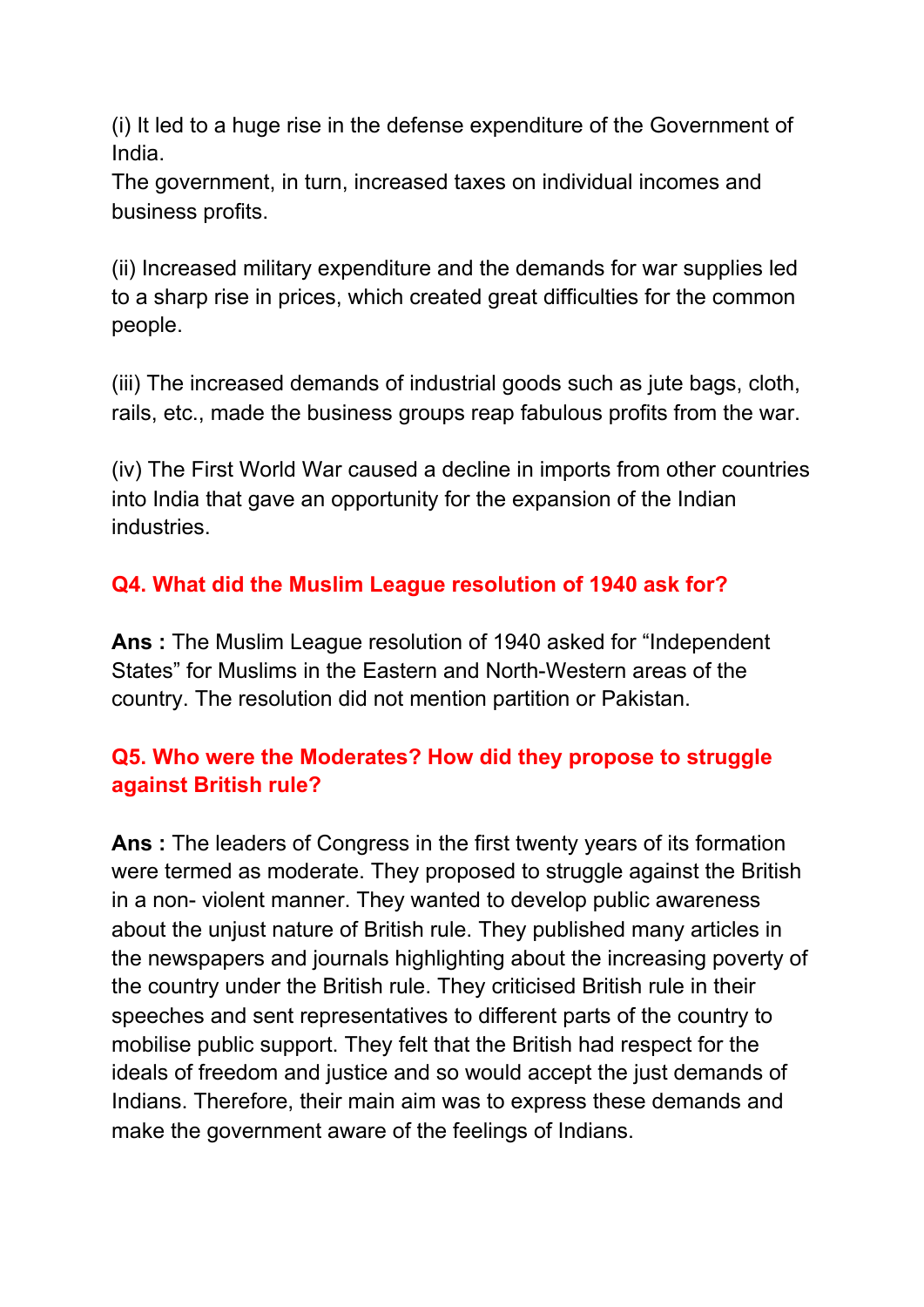## **Q6. How was the politics of the Radicals within the Congress different from that of the Moderates?**

**Ans :** The politics of the Radicals within the Congress were different from that of the Moderates in the following ways:

(i) Radicals criticised the Moderates for their "policy of prayers". They argued that instead of believing on the so called good intentions of the British, people should fight for swaraj.

(ii) Radicals advocated mass mobilisation and boycott of British institutions and goods.

(iii) Some individuals also suggested "revolutionary violence" to overthrow British rule.

(iv) Moderates, on the other hand, proposed to struggle against the British in a non- violent manner. They wanted to follow the rules, the laws and the order posed by the British.

## **Q7. Discuss the various forms that the Non-Cooperation Movement took in different parts of India. How did people understand Gandhiji?**

**Ans :** Non-Cooperation Movement started in 1920. The various forms taken by the Non-Cooperation Movement in different parts of India are mentioned below:

(i) At Kheda in Gujarat, Patidar peasants organised nonviolent campaigns against the high land revenue demand of the British.

(ii) In tea gardens of Assam, labourers demanded an increase in their pay.

(iii) In coastal Andhra and interior Tamil Nadu, liquor shops were picketed.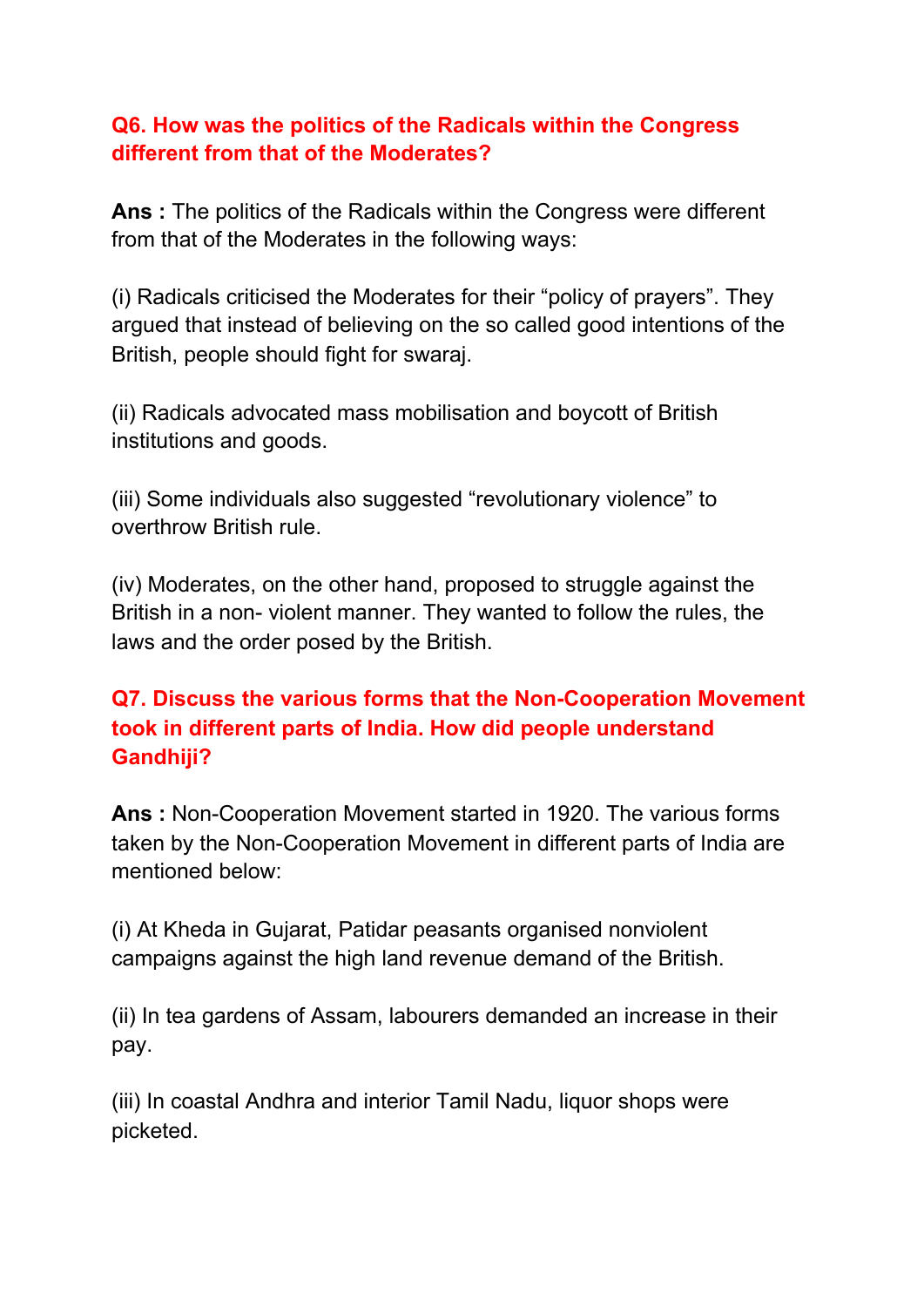(iv) In Guntur district of Andhra Pradesh, "forest satyagrahs" were staged by the tribals and poor peasants who grazed their cattle in the forests without paying the grazing fees.

(v) In Sind (now in Pakistan), Muslims supported the Khilafat and the non-cooperation movement.

(vi) In Bengal too, the Khilafat-Non-Cooperation alliance gave enormous communal unity and strength to the national movement.

(vii) In Punjab, the Akali agitation of the Sikhs demanded to remove corrupt mahants, supported by the British, from their gurdwaras.

(viii) In many other parts of the country, thousands of students left government schools. Many lawyers like Motilal Nehru, C.R. Das, C. Rajagopalachari and Asaf Ali gave up their practices. People surrendered their titles and boycotted legislatures. People lit public bonfires of foreign cloth.

People thought of Gandhiji as a kind of messiah, as someone who could help them overcome their misery and poverty. Peasants believed that he would help them in their fight against zamindars, and agricultural labourers believed he would provide them with the land.

#### **Q8. Why did Gandhiji choose to break the salt law?**

**Ans:** The British introduced a law stating that the Government had control over the manufacture and sale of salt. It also imposed a tax on the sale of salt. Mahatma Gandhi and other national leaders argued that salt was an essential item of our food and hence it was wrong to impose a tax on salt. Moreover, the issue of salt was related to all, the rich and poor. Hence, in 1930, Gandhiji declared that he would lead a march to break the salt law.

# **Q9. Discuss those developments of the 1937-47 period that led to the creation of Pakistan**.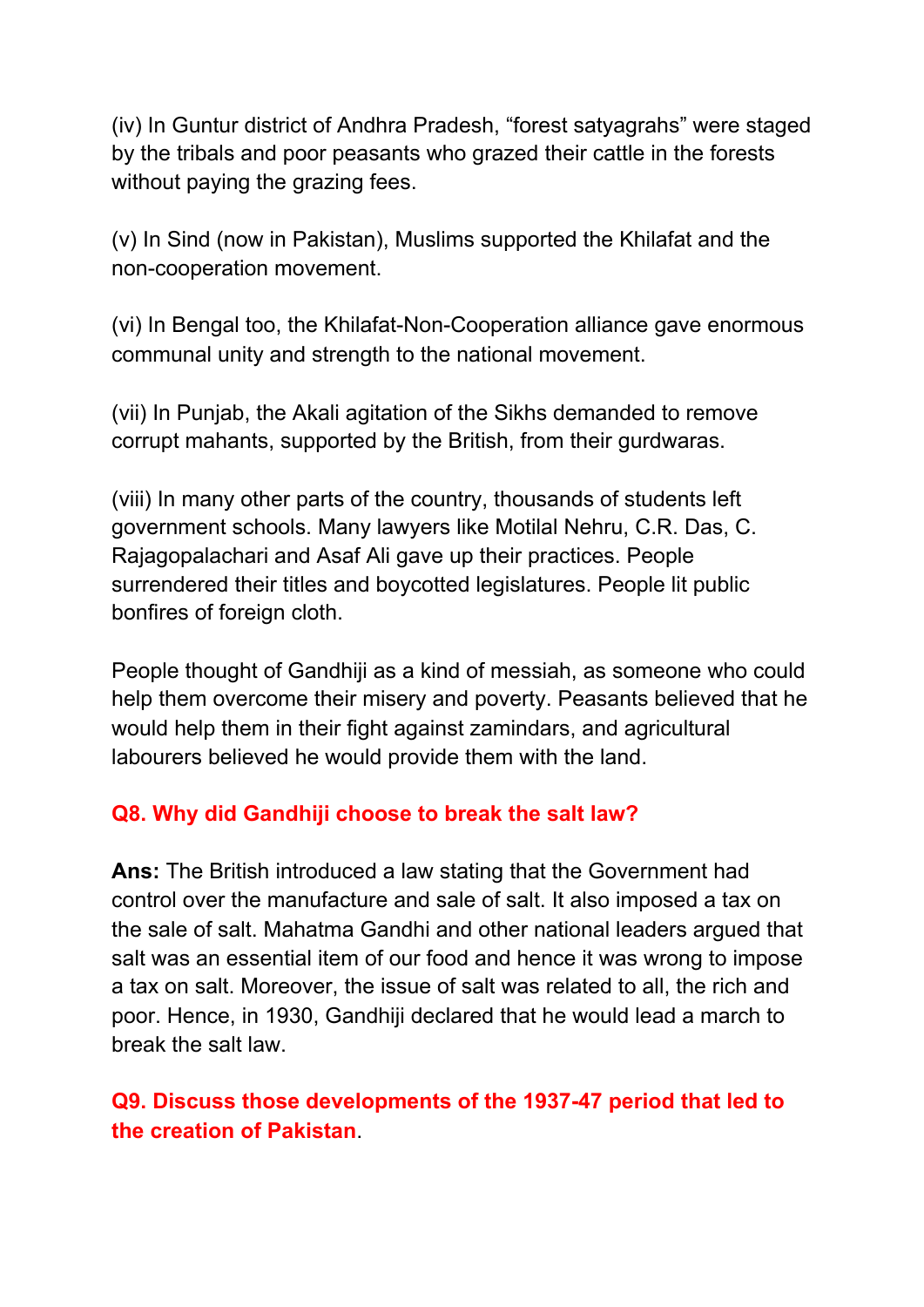**Ans :** The developments of 1937-47 that led to the creation of Pakistan are mentioned below:

(i) A two-nation theory: By 1930s, the League began to view the Hindus and the Muslims not as separate communities but as separate nations. Initially the Muslim league never mentioned Pakistan to be the nation of Muslims however, since the 1930s, it started demanding a separate country for Muslims.

(ii) Provincial elections of 1937: When the Congress formed government in seven out of eleven provinces in 1937 elections, League began to feel that the Muslims were a minority, and they would always have to play second fiddle in any democratic structure. It feared that Muslims may even go unrepresented.

(iii) Congress rejected to form joint government: The Congress's rejection of the League's proposals to form a joint government in the United Provinces in 1937 also annoyed the League.

(iv) Failed talks between Congress and League: At the end of the war in 1945, the British opened negotiations between the Congress, the League and themselves for the independence of India. The talks failed because the League saw itself as the sole spokesperson of India's Muslims. The Congress could not accept this claim since a large number of Muslims still supported it.

(v) Success of league in Provincial elections of 1946: Elections were held in 1946 to the provinces. League performed extremely well in the seats which were reserved for the Muslims. It thus gave them the confidence to create a separate state of Pakistan.

(vi) Failure of Cabinet Mission Plan in 1946: In March 1946 the British cabinet sent a three-member mission to Delhi to examine this demand and to suggest a suitable political framework for a free India. Cabinet Mission Plan suggested against the partition though it suggested some degree of autonomy for the Muslim majority areas. However, some of its